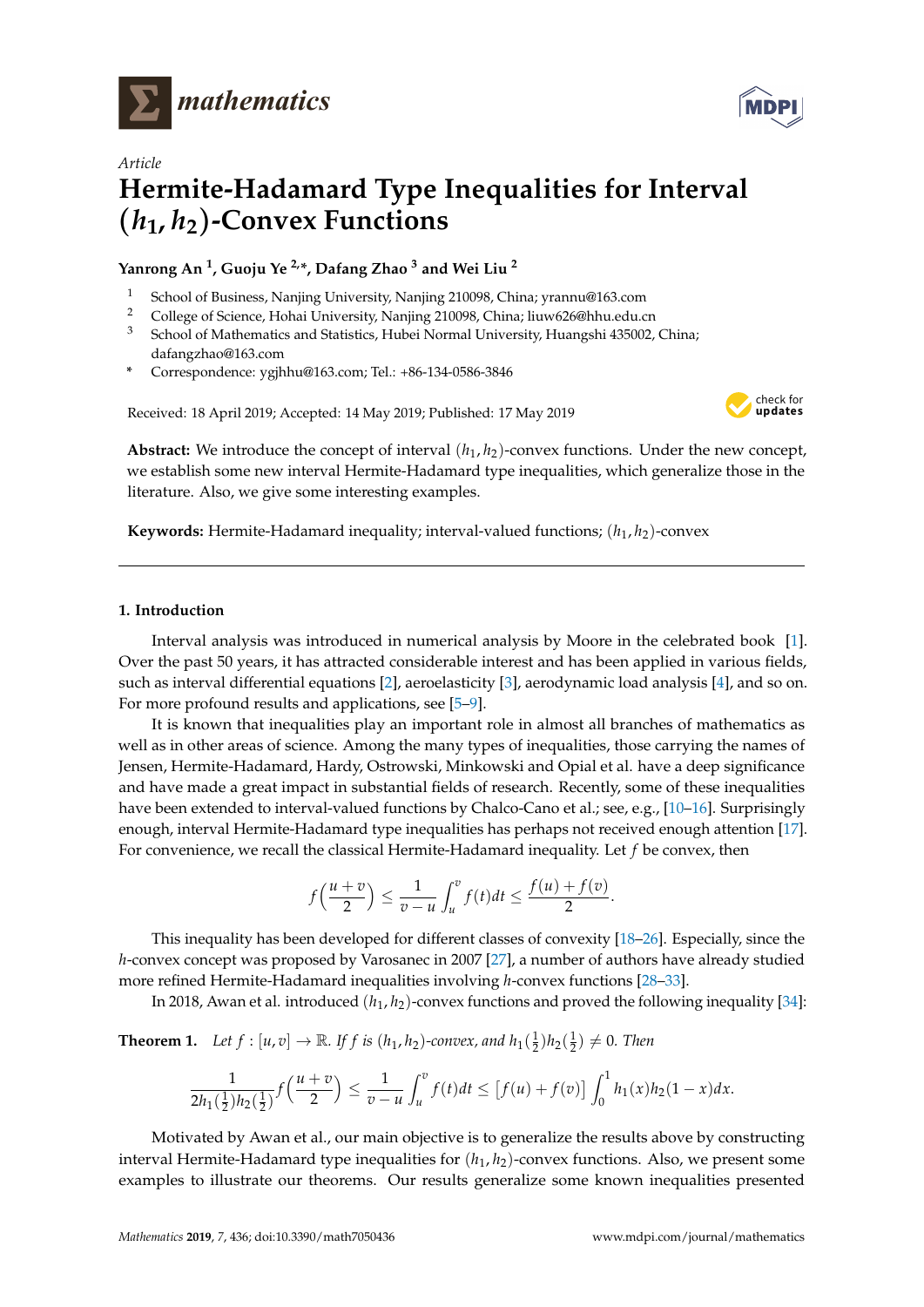in [\[17](#page-7-1)[,32,](#page-7-8)[34](#page-7-7)[,35\]](#page-7-9). Furthermore, the present results can be considered as tools for further research in interval convex analysis, interval nonlinear programming, inequalities for fuzzy-interval-valued functions, among others.

We give preliminaries in Section [2.](#page-1-0) In Section [3,](#page-2-0) we introduce interval  $(h_1, h_2)$ -convex concept, and obtain some interval Hermite-Hadamard type inequalities. Moreover, some interesting examples are given. In Section [4,](#page-6-7) we give conclusions and future work.

#### <span id="page-1-0"></span>**2. Preliminaries**

For the basic notations and definitions on interval analysis, see [\[17\]](#page-7-1). The family of all intervals and positive intervals of  $\mathbb R$  are denoted by  $\mathbb R_{\mathcal I}$  and  $\mathbb R_{\mathcal I}^+$ , respectively. For interval  $[\underline{u}, \overline{u}]$  and  $[\underline{v}, \overline{v}]$ , the Hausdorff distance is defined by

$$
d([\underline{u}, \overline{u}], [\underline{v}, \overline{v}]) = \max \Big\{ |\underline{u} - \underline{v}|, |\overline{u} - \overline{v}| \Big\}.
$$

Then,  $(\mathbb{R}_7, d)$  is complete.

A set of numbers  $\{t_{i-1}, \xi_i, t_i\}_{i=1}^m$  is said to be a tagged partition *P* of  $[u, v]$  if

$$
u=t_0
$$

and if  $t_{i-1} \leq \xi_i \leq t_i$  for all  $i = 1, 2, ..., m$ . Moreover, if we let  $\Delta t_i = t_i - t_{i-1}$ , then the partition is called *δ*-fine if ∆*t<sup>i</sup>* < *δ* for each *i*. We denote by P(*δ*, [*u*, *v*]) the family of all *δ*-fine partitions of [*u*, *v*]. Given  $P \in \mathcal{P}(\delta, [u, v])$ , we define a integral sum of  $f : [u, v] \to \mathbb{R}_{\mathcal{I}}$  as follows:

$$
S(f, P, \delta, [u, v]) = \sum_{i=1}^{m} f(\xi_i)(t_i - t_{i-1}).
$$

**Definition 1.** Let  $f:[u,v]\to\mathbb{R}_T$ .  $f$  is called IR-integrable on  $[u,v]$  with IR-integral  $A=(IR)\int_u^v f(t)dt$ , *if there exists an*  $A \in \mathbb{R}_{\mathcal{I}}$  *such that for any*  $\epsilon > 0$  *there exists a*  $\delta > 0$  *such that* 

$$
d(S(f, P, \delta, [u, v]), A) < \epsilon
$$

*for each P*  $\in$  *P*( $\delta$ , [*u*,*v*]). Let  $\mathcal{IR}_{([u,v])}$  denote the set of all IR-integrable functions on [*u*,*v*].

<span id="page-1-1"></span>**Definition 2.** Let  $h_1, h_2 : [0, 1] \subseteq J \to \mathbb{R}^+$  such that  $h_1, h_2 \not\equiv 0$  (Awan et al. [\[34\]](#page-7-7)).  $f : J \to \mathbb{R}^+$  is called  $(h_1, h_2)$ -convex, or that  $f \in SX((h_1, h_2), J, \mathbb{R})$ , if for any  $s, t \in J$  and  $x \in (0, 1)$  one has

$$
f(xs + (1 - x)t) \le h_1(x)h_2(1 - x)f(s) + h_1(1 - x)h_2(x)f(t).
$$
 (1)

**Remark 1.** *If*  $h_2 \equiv 1$  $h_2 \equiv 1$  $h_2 \equiv 1$ *, then Definition* 2 *reduces to h-convex in* [\[27\]](#page-7-4)*.* 

*If*  $h_1 = h_2 \equiv 1$  $h_1 = h_2 \equiv 1$  $h_1 = h_2 \equiv 1$ *, then Definition 2 reduces to P-function in [\[18\]](#page-7-2). If*  $h_1(t) = t^s$ ,  $h_2 \equiv 1$  $h_2 \equiv 1$  $h_2 \equiv 1$ , then Definition 2 reduces to s-convex in [\[36\]](#page-8-0).

We end this section of preliminaries by introducing the new concept of interval  $(h_1, h_2)$ -convexity. This idea is inspired by Costa [\[12\]](#page-7-10). Note that for interval  $[u,\overline{u}]$  and  $[v,\overline{v}]$ , the inclusion "  $\subseteq$  " is defined by

$$
[\underline{u}, \overline{u}] \subseteq [\underline{v}, \overline{v}] \Longleftrightarrow \underline{v} \leq \underline{u}, \ \overline{u} \leq \overline{v}.
$$

**Definition 3.** Let  $h_1, h_2 : [0,1] \subseteq J \rightarrow \mathbb{R}^+$  such that  $h_1, h_2 \not\equiv 0$ .  $f : J \rightarrow \mathbb{R}^+_L$  is called interval  $(h_1, h_2)$ -convex, if for all  $s, t \in J$  and  $x \in (0, 1)$  one has

$$
h_1(x)h_2(1-x)f(s) + h_1(1-x)h_2(x)f(t) \subseteq f(xs + (1-x)t).
$$
 (2)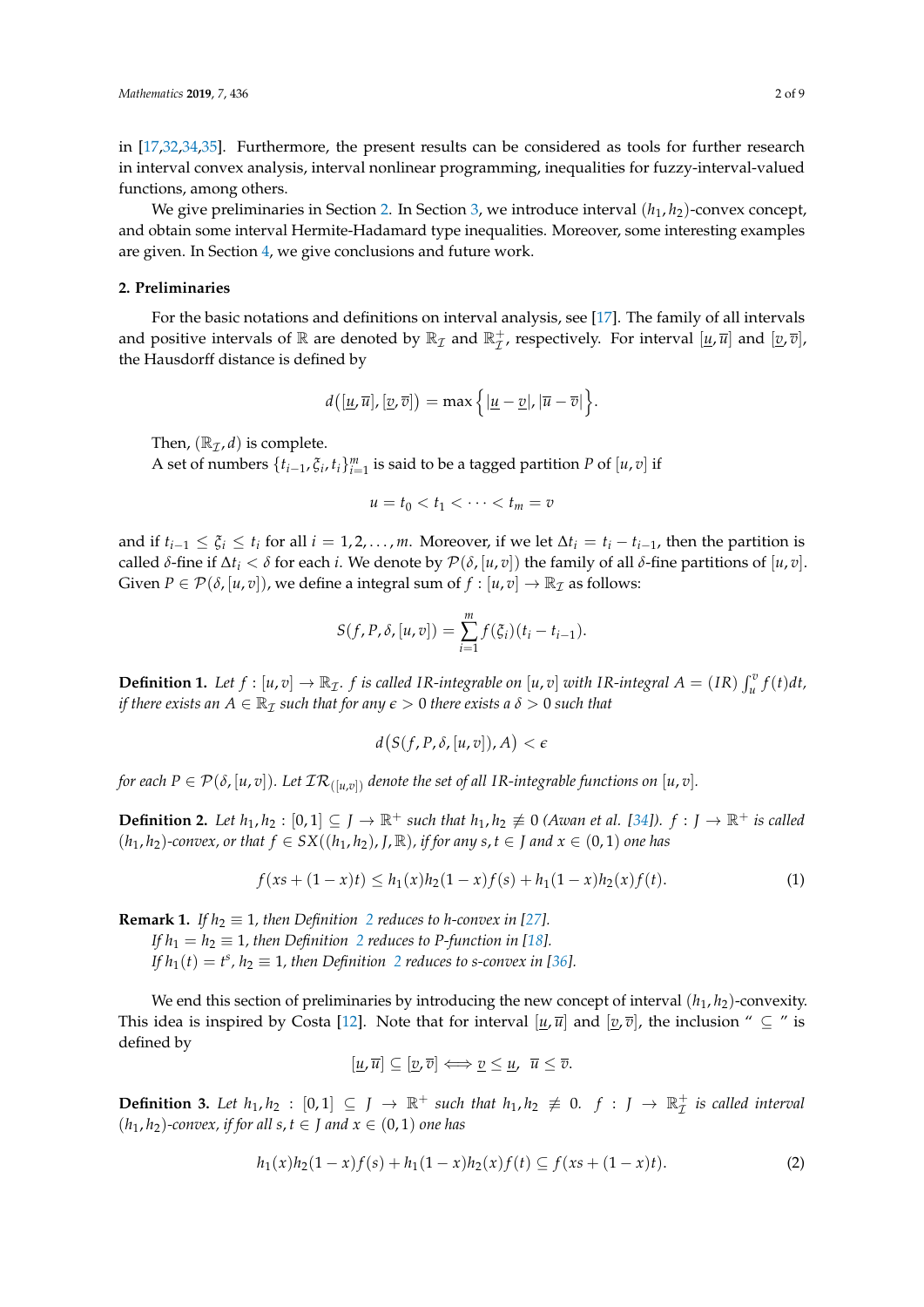*The set of all interval*  $(h_1, h_2)$ *-convex function is denoted by SX* $((h_1, h_2), J, \mathbb{R}^+_{{\cal I}})$ *.* 

### <span id="page-2-0"></span>**3. Interval Hermite-Hadamard Type Inequality**

In what follows, let  $H(x, y) = h_1(x)h_2(y)$  for  $x, y \in [0, 1]$ .

<span id="page-2-1"></span>**Theorem 2.** Let  $f : [u, v] \to \mathbb{R}_{\mathcal{I}}^{+}$ ,  $h_1, h_2 : [0, 1] \to \mathbb{R}^{+}$  and  $H(\frac{1}{2}, \frac{1}{2}) \neq 0$ . If  $f \in SX((h_1, h_2), [u, v], \mathbb{R}_{\mathcal{I}}^{+})$ *and*  $f \in \mathcal{IR}_{([u,v])}$ *, then* 

<span id="page-2-2"></span>
$$
\frac{1}{2H(\frac{1}{2},\frac{1}{2})}f\left(\frac{u+v}{2}\right) \supseteq \frac{1}{v-u}\int_{u}^{v}f(t)dt \supseteq [f(u)+f(v)]\int_{0}^{1}H(x,1-x)dx.
$$
 (3)

**Proof.** By hypothesis, we have

$$
H\Big(\frac{1}{2},\frac{1}{2}\Big)f(xu + (1-x)v) + H\Big(\frac{1}{2},\frac{1}{2}\Big)f((1-x)u + xv) \subseteq f\Big(\frac{u+v}{2}\Big).
$$

Then

$$
\int_0^1 \underline{f}(xu + (1-x)v)dx + \int_0^1 \underline{f}((1-x)u + xv)dx \ge \frac{1}{H(\frac{1}{2}, \frac{1}{2})} \int_0^1 \underline{f}(\frac{u+v}{2})dx,
$$
  

$$
\int_0^1 \overline{f}(xu + (1-x)v)dx + \int_0^1 \overline{f}((1-x)u + xv)dx \le \frac{1}{H(\frac{1}{2}, \frac{1}{2})} \int_0^1 \overline{f}(\frac{u+v}{2})dx.
$$

It follows that

$$
\frac{2}{v-u}\int_u^v \frac{f(t)}{f(t)}dt \ge \frac{1}{H(\frac{1}{2},\frac{1}{2})}\int_0^1 \frac{f(u+v)}{f(u+v)}dx = \frac{1}{H(\frac{1}{2},\frac{1}{2})}\frac{f(u+v)}{f(u+v)}.
$$
\n
$$
\frac{2}{v-u}\int_u^v \overline{f(t)}dt \le \frac{1}{H(\frac{1}{2},\frac{1}{2})}\int_0^1 \overline{f(u+v)}dx = \frac{1}{H(\frac{1}{2},\frac{1}{2})}\overline{f(u+v)}.
$$

This implies

$$
\frac{1}{H(\frac{1}{2},\frac{1}{2})}\Big[\underline{f}(\frac{u+v}{2}),\overline{f}(\frac{u+v}{2})\Big]\supseteq \frac{2}{v-u}\Big[\int_u^v \underline{f}(t)dt,\int_u^v \overline{f}(t)dt\Big].
$$

Thus,

$$
\frac{1}{2H\left(\frac{1}{2},\frac{1}{2}\right)}f\left(\frac{u+v}{2}\right) \supseteq \frac{1}{v-u}\int_u^v f(t)dt.
$$

In the same way as above, we have

$$
\frac{1}{v-u}\int_u^v f(t)dt \supseteq [f(u)+f(v)]\int_0^1 H(x,1-x)dx,
$$

and the result follows.  $\quad \Box$ 

**Remark [2](#page-2-1).** *If*  $H(x, y) \equiv h_1(x)$ *, then Theorem 2 reduces to ([\[17\]](#page-7-1), Theorem 4.1).* 

*If*  $h_1(x) = x^s$ ,  $h_2 \equiv 1$  $h_2 \equiv 1$  $h_2 \equiv 1$ , then Theorem 2 reduces to ([\[37\]](#page-8-1), Theorem 4).

*If*  $h_1 = h_2 \equiv 1$  $h_1 = h_2 \equiv 1$  $h_1 = h_2 \equiv 1$ *, then inequality* [\(3\)](#page-2-2) *in Theorem 2 reduces to inequality for P-function.* 

*If*  $f = f$ , then Theorem [2](#page-2-1) reduces to ([\[34\]](#page-7-7), Theorem 1). Furthermore, If  $h_2 \equiv 1$ , then we get ([\[32\]](#page-7-8), *Theorem 6).*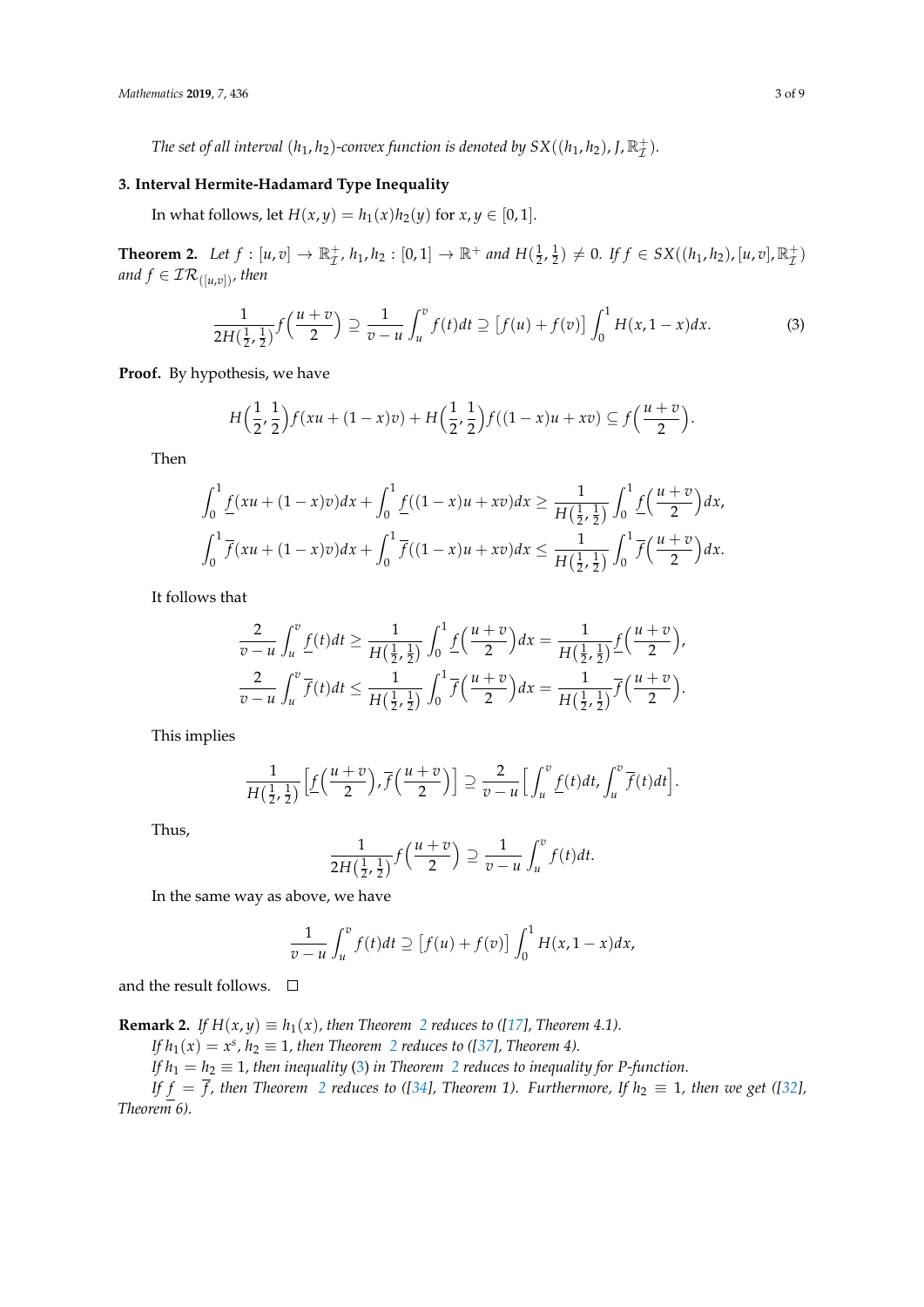*Mathematics* **2019**, *7*, 436 4 of 9

<span id="page-3-0"></span>**Example 1.** Suppose that  $h_1(x) = x$ ,  $h_2(x) \equiv 1$  for  $x \in [0, 1]$ ,  $[u, v] = [-1, 1]$ , and  $f : [u, v] \to \mathbb{R}^+_L$  be *defined by*  $f(t) = [t^2, 4 - e^t]$ *. Then* 

$$
\frac{1}{2H\left(\frac{1}{2},\frac{1}{2}\right)}f\left(\frac{u+v}{2}\right) = f(0) = [0,3],
$$
\n
$$
\frac{1}{v-u}\int_{u}^{v}f(t)dt = \frac{1}{2}\Big[\int_{-1}^{1}t^{2}dt, \int_{-1}^{1}(6-e^{t})dt\Big] = \Big[\frac{1}{3}, 4 - \frac{e-e^{-1}}{2}\Big],
$$
\n
$$
\Big[f(u) + f(v)\Big]\int_{0}^{1}H(x, 1-x)dx = \Big[1, 4 - \frac{e+e^{-1}}{2}\Big].
$$

*Then, we obtain that*

$$
[0,3] \supseteq \Big[\frac{1}{3}, 4 - \frac{e - e^{-1}}{2}\Big] \supseteq \Big[\frac{1}{3}, 4 - \frac{e + e^{-1}}{2}\Big].
$$

*Consequently, Theorem [2](#page-2-1) is verified.*

The next result generalizes Theorem 3.1 of [\[35\]](#page-7-9) and Theorem 4.3 of [\[17\]](#page-7-1).

<span id="page-3-1"></span>**Theorem 3.** Let  $f : [u, v] \to \mathbb{R}_{\mathcal{I}}^{+}$ ,  $h_1, h_2 : [0, 1] \to \mathbb{R}^{+}$  and  $H\left(\frac{1}{2}, \frac{1}{2}\right) \neq 0$ . If  $f \in SX((h_1, h_2), [u, v], \mathbb{R}_{\mathcal{I}}^{+})$ *and*  $f \in \mathcal{IR}_{([u,v])}$ *, then* 

$$
\frac{1}{4H^2\left(\frac{1}{2},\frac{1}{2}\right)}f\left(\frac{u+v}{2}\right) \supseteq \Delta_1 \supseteq \frac{1}{v-u}\int_u^v f(t)dt
$$
\n
$$
\supseteq \Delta_2 \supseteq [f(u) + f(v)]\left[\frac{1}{2} + H\left(\frac{1}{2},\frac{1}{2}\right)\right]\int_0^1 H(x,1-x)dx,
$$

*where*

$$
\Delta_1 = \frac{1}{4H\left(\frac{1}{2},\frac{1}{2}\right)} \left[ f\left(\frac{3u+v}{4}\right) + f\left(\frac{u+3v}{4}\right) \right],
$$
  

$$
\Delta_2 = \left[ \frac{f(u)+f(v)}{2} + f\left(\frac{u+v}{2}\right) \right] \int_0^1 H(x,1-x)dx.
$$

**Proof.** For  $[u, \frac{u+v}{2}]$ , one has

$$
H\left(\frac{1}{2},\frac{1}{2}\right)f\left(xu + (1-x)\frac{u+v}{2}\right) + H\left(\frac{1}{2},\frac{1}{2}\right)f\left((1-x)u + x\frac{u+v}{2}\right) \n\subseteq f\left(\frac{xu + (1-x)\frac{u+v}{2}}{2} + \frac{(1-x)u + x\frac{u+v}{2}}{2}\right) = f\left(\frac{3u+v}{4}\right).
$$

Consequently, we get

$$
\frac{1}{4H\left(\frac{1}{2},\frac{1}{2}\right)}f\left(\frac{3u+v}{4}\right) \supseteq \frac{1}{v-u}\int_{u}^{\frac{u+v}{2}}f(t)dt.
$$

In the same way as above, for  $\left[\frac{u+v}{2}, v\right]$ , we have

$$
\frac{1}{4H\left(\frac{1}{2},\frac{1}{2}\right)}f\left(\frac{u+3v}{4}\right) \supseteq \frac{1}{v-u}\int_{\frac{u+v}{2}}^{v}f(t)dt.
$$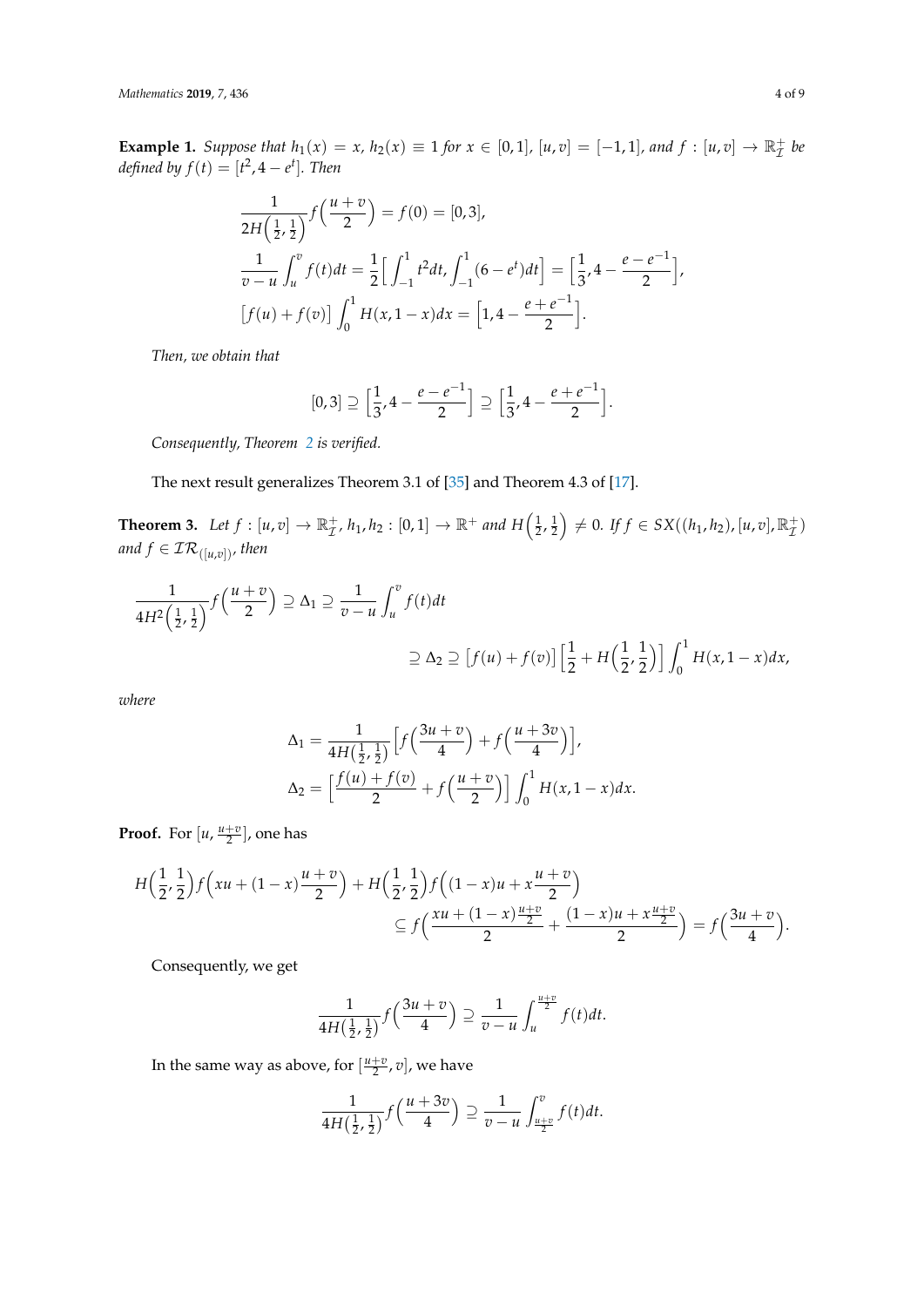Hence,

$$
\Delta_1 = \frac{1}{4H\left(\frac{1}{2},\frac{1}{2}\right)} \left[f\left(\frac{3u+v}{4}\right) + f\left(\frac{u+3v}{4}\right)\right] \supseteq \frac{1}{v-u} \int_u^v f(t)dt.
$$

Thanks to Theorem [2,](#page-2-1) one has

$$
\frac{1}{4\left[H\left(\frac{1}{2},\frac{1}{2}\right)\right]^2}f\left(\frac{u+v}{2}\right)
$$
\n
$$
=\frac{1}{4\left[H\left(\frac{1}{2},\frac{1}{2}\right)\right]^2}f\left(\frac{1}{2}\cdot\frac{3u+v}{4}+\frac{1}{2}\cdot\frac{u+3v}{4}\right)
$$
\n
$$
\supseteq \frac{1}{4\left[H\left(\frac{1}{2},\frac{1}{2}\right)\right]^2}\left[H\left(\frac{1}{2},\frac{1}{2}\right)f\left(\frac{3u+v}{4}\right)+H\left(\frac{1}{2},\frac{1}{2}\right)f\left(\frac{u+3v}{4}\right)\right]
$$
\n
$$
\supseteq \Delta_1
$$
\n
$$
\supseteq \frac{1}{v-u}\int_u^v f(t)dt
$$
\n
$$
\supseteq \frac{1}{2}\left[f(u)+f(v)+2f\left(\frac{u+v}{2}\right)\right]\int_0^1 H(x,1-x)dx
$$
\n
$$
=\Delta_2
$$
\n
$$
\supseteq \left[\frac{f(u)+f(v)}{2}+H\left(\frac{1}{2},\frac{1}{2}\right)(f(u)+f(v))\right]\int_0^1 H(x,1-x)dx
$$
\n
$$
\supseteq \left[f(u)+f(v)\right]\left[\frac{1}{2}+H\left(\frac{1}{2},\frac{1}{2}\right)\right]\int_0^1 H(x,1-x)dx,
$$

and the result follows.  $\quad \Box$ 

**Example 2.** *Furthermore, by Example [1,](#page-3-0) we have*

$$
\Delta_1 = \frac{1}{2} \Big[ f\Big( -\frac{1}{2} \Big), f\Big( \frac{1}{2} \Big) \Big] = \Big[ \frac{1}{4}, 4 - \frac{e^{\frac{1}{2}} + e^{-\frac{1}{2}}}{2} \Big],
$$
  
\n
$$
\Delta_2 = \frac{1}{2} \Big( \Big[ 1, 4 - \frac{e + e^{-1}}{2} \Big] + [0, 3] \Big) = \Big[ \frac{1}{2}, \frac{7}{2} - \frac{e + e^{-1}}{4} \Big],
$$
  
\n
$$
\Big[ f(u) + f(v) \Big] \Big[ \frac{1}{2} + H\Big( \frac{1}{2}, \frac{1}{2} \Big) \Big] \int_0^1 H(x, 1 - x) dx = \Big[ 1, 4 - \frac{e + e^{-1}}{2} \Big].
$$

*Then, we obtain that*

$$
[0,3] \supseteq \left[\frac{1}{4}, 4 - \frac{e^{\frac{1}{2}} + e^{-\frac{1}{2}}}{2}\right] \supseteq \left[\frac{1}{3}, 4 - \frac{e - e^{-1}}{2}\right] \supseteq \left[\frac{1}{2}, \frac{7}{2} - \frac{e + e^{-1}}{4}\right] \supseteq \left[1, 4 - \frac{e + e^{-1}}{2}\right].
$$

*Consequently, Theorem [3](#page-3-1) is verified.*

Similarly, we get the following result, which generalizes Theorem 3 of [\[34\]](#page-7-7) and Theorem 4.5 of [\[17\]](#page-7-1).

<span id="page-4-0"></span>**Theorem 4.** Let  $f, g : [u, v] \to \mathbb{R}_{\mathcal{I}}^+, h_1, h_2 : [0, 1] \to \mathbb{R}^+$  and  $H(\frac{1}{2}, \frac{1}{2}) \neq 0$ . If  $f, g \in SX((h_1, h_2), [u, v], \mathbb{R}_{\mathcal{I}}^+)$ *and*  $fg \in \mathcal{IR}_{([u,v])}$ *, then* 

$$
\frac{1}{v-u}\int_u^v f(t)g(t)dt \supseteq M(u,v)\int_0^1 H^2(x,1-x)dx + N(u,v)\int_0^1 H(x,x)H(1-x,1-x)dx,
$$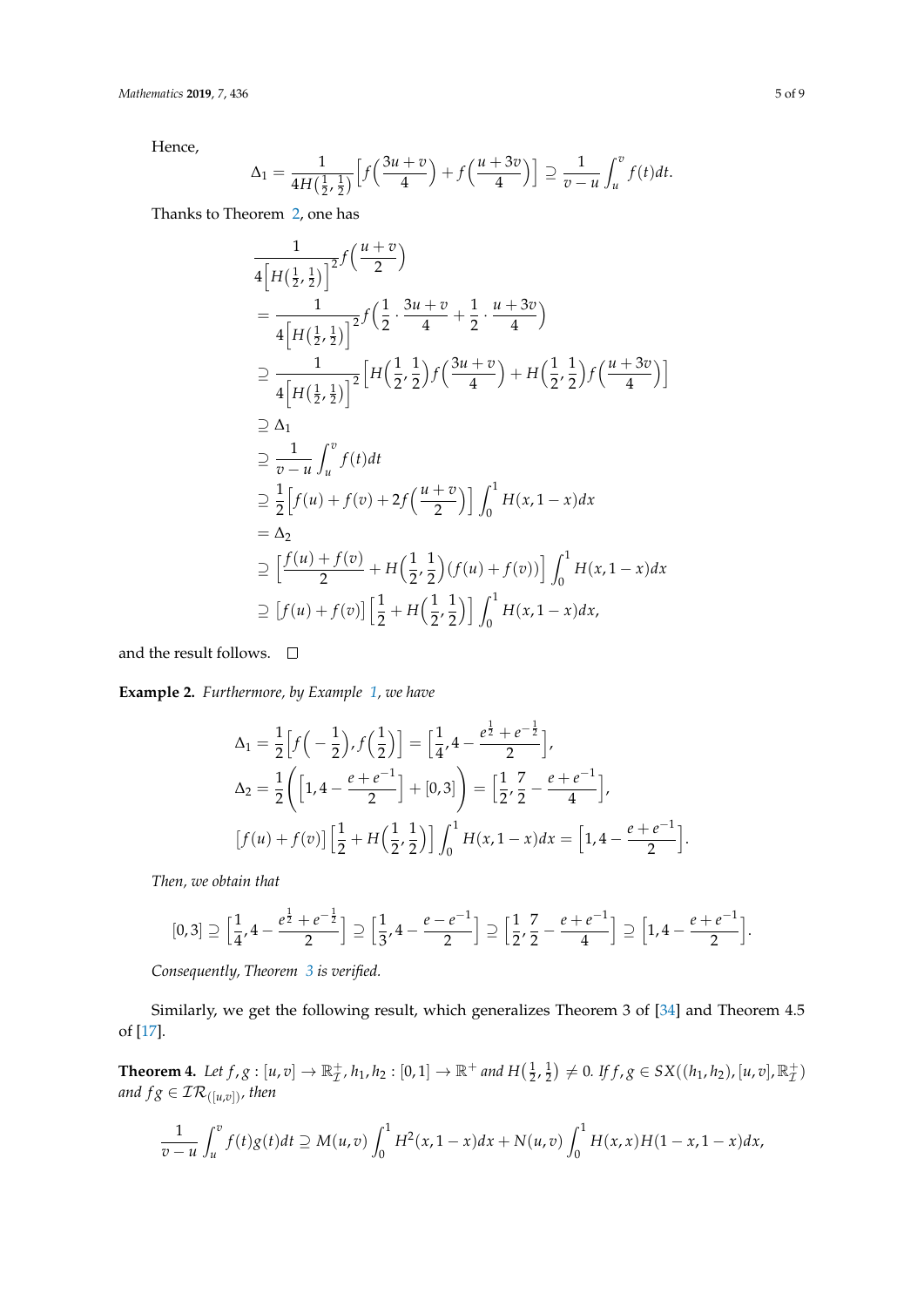*where*

$$
M(u,v) = f(u)g(u) + f(v)g(v), N(u,v) = f(u)g(v) + f(v)g(u).
$$

<span id="page-5-0"></span>**Example 3.** *Suppose that*  $h_1(x) = x$ ,  $h_2(x) \equiv 1$ ,  $[u, v] = [0, 1]$  *and* 

$$
f(t) = [t^2, 4 - e^t], g(t) = [t, 3 - t^2].
$$

*Then*

$$
\frac{1}{v-u} \int_u^v f(t)g(t)dt = \int_0^1 [t^3, (4-e^t)(3-t^2)]dt = \left[\frac{1}{4}, \frac{35}{3} - 2e\right],
$$
  
\n
$$
M(u,v) \int_0^1 H^2(x, 1-x)dx = M(0,1) \int_0^1 x^2 dx = \left[\frac{1}{3}, \frac{17}{3} - \frac{2}{3}e\right],
$$
  
\n
$$
N(u,v) \int_0^1 H(x,x)H(1-x, 1-x)dx = N(0,1) \int_0^1 x^2 dx = \left[0, 3 - \frac{e}{2}\right].
$$

*It follows that*

$$
\left[\frac{1}{4}, \frac{35}{3} - 2e\right] \supseteq \left[\frac{1}{3}, \frac{17}{3} - \frac{2}{3}e\right] + \left[0, 3 - \frac{e}{2}\right] = \left[\frac{1}{3}, \frac{26}{3} - \frac{7}{6}e\right].
$$

*Consequently, Theorem [4](#page-4-0) is verified.*

The next result generalizes Theorem 2 of [\[34\]](#page-7-7) and Theorem 4.6 of [\[17\]](#page-7-1).

<span id="page-5-1"></span>**Theorem 5.** Let  $f, g : [u, v] \rightarrow \mathbb{R}_{\mathcal{I}}^{+}$ ,  $h_1, h_2 : [0, 1] \rightarrow \mathbb{R}^{+}$ , and  $H(\frac{1}{2}, \frac{1}{2}) \neq 0$ . If  $f, g \in$  $SX((h_1,h_2),[u,v],\mathbb{R}^+_{{\mathcal{I}}})$  and  $fg\in {\mathcal{IR}}_{([u,v])}$ , then

$$
\frac{1}{2H^2(\frac{1}{2},\frac{1}{2})}f\left(\frac{u+v}{2}\right)g\left(\frac{u+v}{2}\right) \supseteq \frac{1}{v-u}\int_u^v f(t)g(t)dt + N(u,v)\int_0^1 H^2(x,1-x)dx + M(u,v)\int_0^1 H(x,x)H(1-x,1-x)dx.
$$

**Proof.** By hypothesis, one has

$$
f\left(\frac{u+v}{2}\right)g\left(\frac{u+v}{2}\right)
$$
  
\n
$$
\supseteq H^{2}\left(\frac{1}{2},\frac{1}{2}\right)\left[f(xu+(1-x)v)g(xu+(1-x)v),\overline{f}(xu+(1-x)v)\overline{g}(xu+(1-x)v)\right]
$$
  
\n
$$
+H^{2}\left(\frac{1}{2},\frac{1}{2}\right)\left[f(xu+(1-x)v)g((1-x)u+xo),\overline{f}(xu+(1-x)v)\overline{g}((1-x)u+xo)\right]
$$
  
\n
$$
+H^{2}\left(\frac{1}{2},\frac{1}{2}\right)\left[f((1-x)u+xo)g(xu+(1-x)v),\overline{f}((1-x)u+xo)\overline{g}(xu+(1-x)v)\right]
$$
  
\n
$$
+H^{2}\left(\frac{1}{2},\frac{1}{2}\right)\left[f((1-x)u+xo)g((1-x)u+xo),\overline{f}((1-x)u+xo)\overline{g}((1-x)u+xo)\right]
$$
  
\n
$$
\supseteq H^{2}\left(\frac{1}{2},\frac{1}{2}\right)\left[f(xu+(1-x)v)g(xu+(1-x)v)+f((1-x)u+xo)g((1-x)u+xo)\right]
$$
  
\n
$$
+H^{2}\left(\frac{1}{2},\frac{1}{2}\right)\left[f(xu+(1-x)f(u)+H(1-x,x)f(v)\right)\left(H(1-x,x)g(u)+H(x,1-x)g(v)\right)
$$
  
\n
$$
+\left(H(1-x,x)f(u)+H(x,1-x)f(v)\right)\left(H(x,1-x)g(u)+H(1-x,x)g(v)\right)\right]
$$
  
\n
$$
=H^{2}\left(\frac{1}{2},\frac{1}{2}\right)\left[f(xu+(1-x)v)g(xu+(1-x)v)+f((1-x)u+xo)g((1-x)u+xo)\right]
$$
  
\n
$$
+2H^{2}\left(\frac{1}{2},\frac{1}{2}\right)\left[H(x,x)H(1-x,1-x)M(u,v)+H^{2}(x,1-x)N(u,v)\right]
$$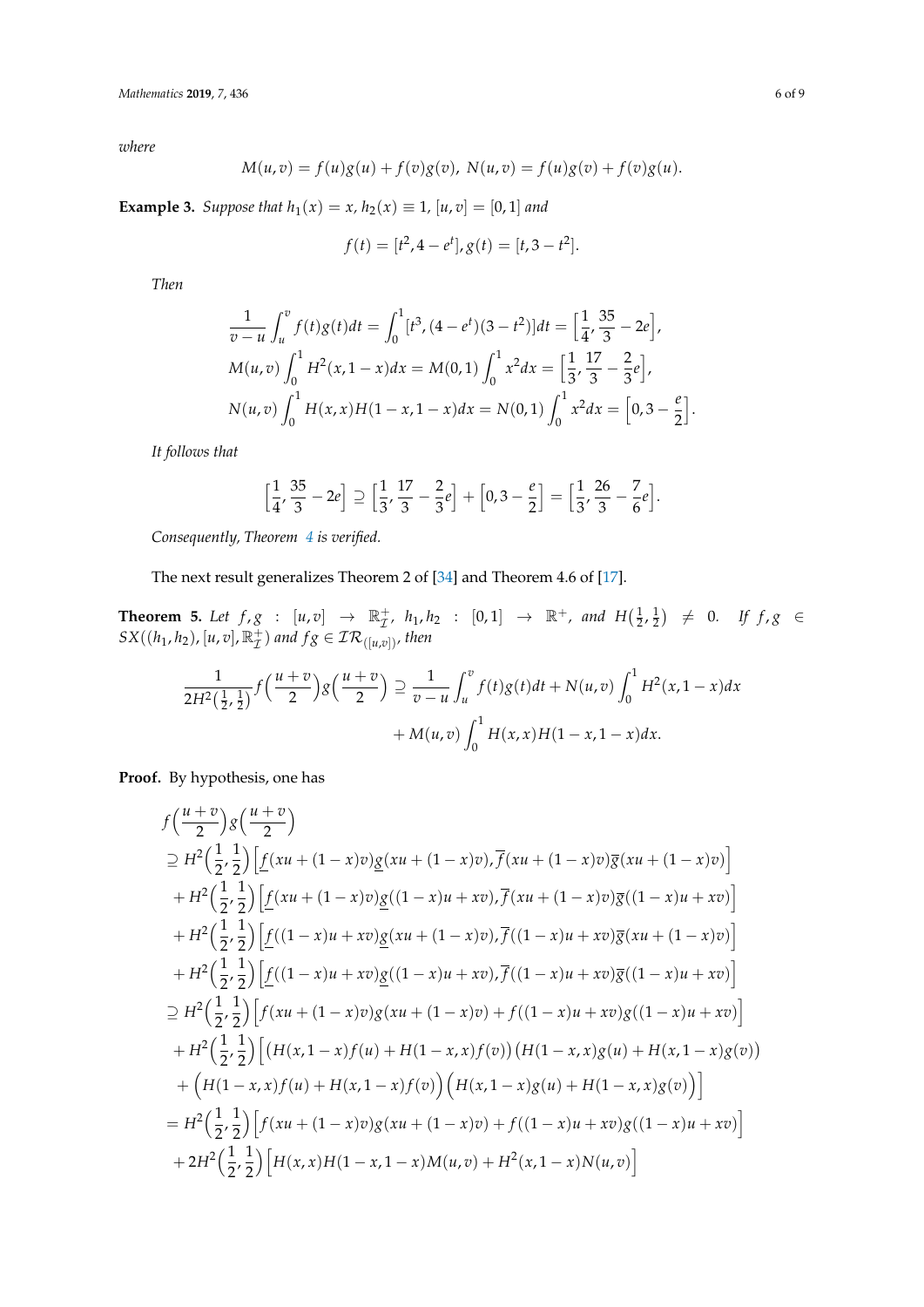Integrating over [0, 1], and the result follows.  $\Box$ 

**Example 4.** *Furthermore, by Example [3,](#page-5-0) we get*

$$
\frac{1}{2H^2\left(\frac{1}{2},\frac{1}{2}\right)}f\left(\frac{u+v}{2}\right)g\left(\frac{u+v}{2}\right) = 2f\left(\frac{1}{2}\right)g\left(\frac{1}{2}\right) = \left[\frac{1}{4},22 - \frac{11}{2}\sqrt{e}\right],
$$
\n
$$
N(u,v)\int_0^1 H^2(x,1-x)dx = N(0,1)\int_0^1 x^2dx = \left[0,6 - e\right],
$$
\n
$$
M(u,v)\int_0^1 H(x,x)H(1-x,1-x)dx = M(0,1)\int_0^1 (x-x^2)dx = \left[\frac{1}{6},\frac{17}{6}-\frac{e}{3}\right].
$$

*It follows that*

$$
\left[\frac{1}{4}, 22 - \frac{11}{2}\sqrt{e}\right] \supseteq \left[0, 6 - e\right] + \left[\frac{1}{6}, \frac{17}{6} - \frac{e}{3}\right] + \left[\frac{1}{4}, \frac{35}{3} - 2e\right] = \left[\frac{5}{12}, \frac{123}{6} - \frac{10}{3}e\right].
$$

*Consequently, Theorem [5](#page-5-1) is verified.*

#### <span id="page-6-7"></span>**4. Conclusions**

We introduced interval  $(h_1, h_2)$ -convex and presented some new interval Hermite-Hadamard type inequalities. Our results generalize some known Hermite-Hadamard type inequalities and will be useful in developing the theory of interval differential (or integral) inequalities and interval convex analysis. As a future research direction, we intend to investigate inequalities for fuzzy-interval-valued functions, and some applications in interval nonlinear programming.

**Author Contributions:** All authors contributed equally to the writing of this paper. All authors read and approved the final manuscript.

**Funding:** This research is supported by the National Key Research and Development Program of China (2018YFC1508106), the Fundamental Research Funds for the Central Universities (2017B19714 and 2017B07414) and Natural Science Foundation of Jiangsu Province (BK20180500).

**Conflicts of Interest:** The authors declare no conflict of interest.

#### **References**

- <span id="page-6-0"></span>1. Moore, R.E. *Interval Analysis*; Prentice-Hall, Inc.: Englewood Cliffs, NJ, USA, 1966.
- <span id="page-6-1"></span>2. Gasilov, N.A.; Amrahov, Ş.E. Solving a nonhomogeneous linear system of interval differential equations. *Soft Comput.* **2018**, *22*, 3817–3828. [\[CrossRef\]](http://dx.doi.org/10.1007/s00500-017-2818-x)
- <span id="page-6-2"></span>3. Li, Y.; Wang, T.H. Interval analysis of the wing divergence. *Aerosp. Sci. Technol.* **2018**, *74*, 17–21. [\[CrossRef\]](http://dx.doi.org/10.1016/j.ast.2018.01.001)
- <span id="page-6-3"></span>4. Zhu, J.J.; Qiu, Z.P. Interval analysis for uncertain aerodynamic loads with uncertain-but-bounded parameters. *J. Fluid. Struct.* **2018**, *81*, 418–436. [\[CrossRef\]](http://dx.doi.org/10.1016/j.jfluidstructs.2018.05.009)
- <span id="page-6-4"></span>5. Chalco-Cano, Y.; Rufián-Lizana, A.; Román-Flores, H.; Jiménez-Gamero, M.D. Calculus for interval-valued functions using generalized Hukuhara derivative and applications. *Fuzzy Sets Syst.* **2013**, *219*, 49–67. [\[CrossRef\]](http://dx.doi.org/10.1016/j.fss.2012.12.004)
- 6. Chalco-Cano, Y.; Silva, G.N.; Rufián-Lizana, A. On the Newton method for solving fuzzy optimization problems. *Fuzzy Sets Syst.* **2015**, *272*, 60–69. [\[CrossRef\]](http://dx.doi.org/10.1016/j.fss.2015.02.001)
- 7. Entani, T.; Inuiguchi, M. Pairwise comparison based interval analysis for group decision aiding with multiple criteria. *Fuzzy Sets Syst.* **2015**, *274*, 79–96. [\[CrossRef\]](http://dx.doi.org/10.1016/j.fss.2015.03.001)
- 8. Osuna-Gómez, R.; Chalco-Cano, Y.; Hernández-Jiménez, B.; Ruiz-Garzón, G. Optimality conditions for generalized differentiable interval-valued functions. *Inf. Sci.* **2015**, *321*, 136–146. [\[CrossRef\]](http://dx.doi.org/10.1016/j.ins.2015.05.039)
- <span id="page-6-5"></span>9. Moore, R.E.; Kearfott, R.B.; Cloud, M.J. *Introduction to Interval Analysis*; SIAM: Philadelphia, PA, USA, 2009.
- <span id="page-6-6"></span>10. Chalco-Cano, Y.; Flores-Franulič, A.; Román-Flores, H. Ostrowski type inequalities for interval-valued functions using generalized Hukuhara derivative. *Comput. Appl. Math.* **2012**, *31*, 457–472.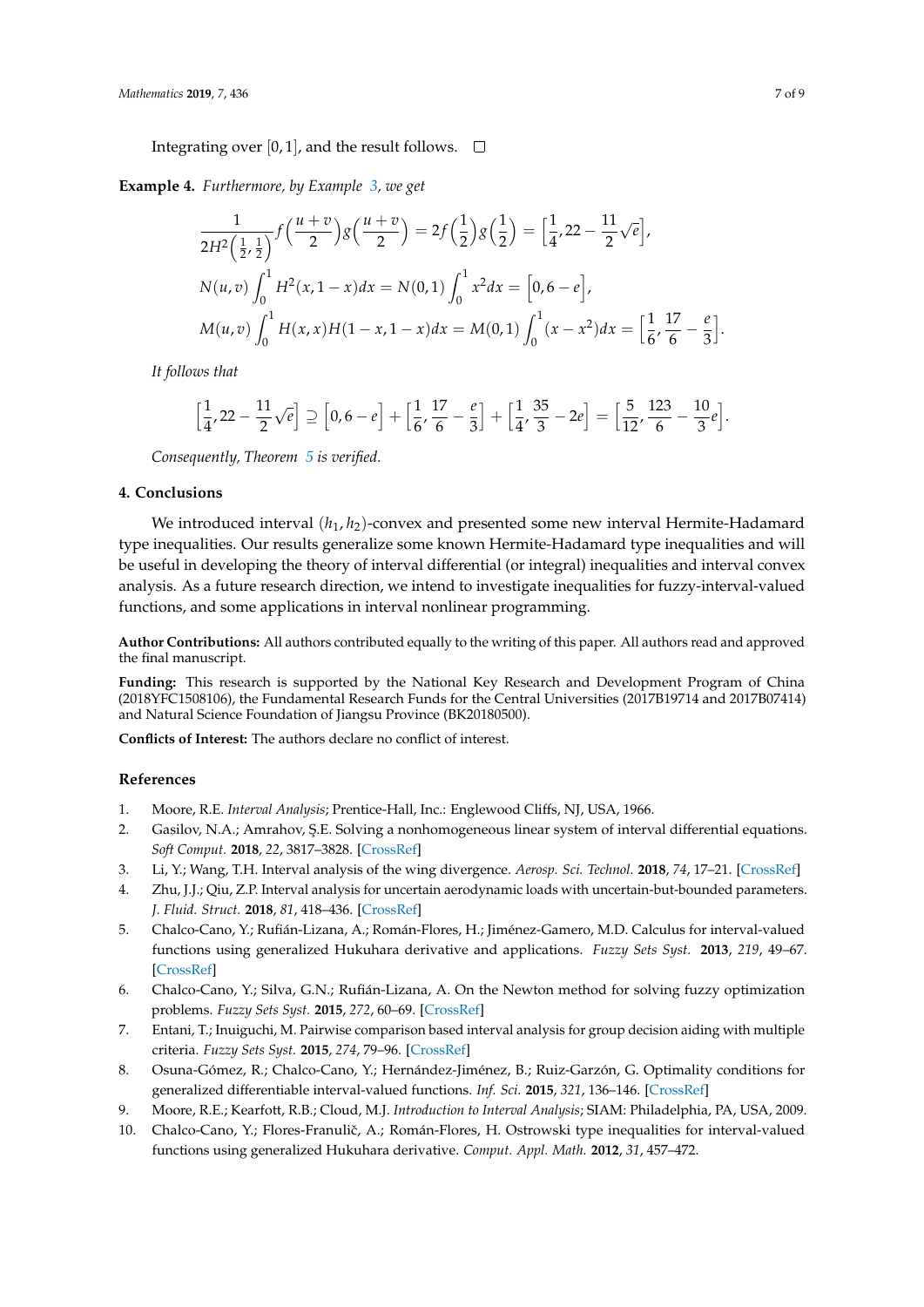- 11. Chalco-Cano, Y.; Lodwick, W.A.; Condori-Equice, W. Ostrowski type inequalities and applications in numerical integration for interval-valued functions. *Soft Comput.* **2015**, *19*, 3293–3300. [\[CrossRef\]](http://dx.doi.org/10.1007/s00500-014-1483-6)
- <span id="page-7-10"></span>12. Costa, T.M. Jensen's inequality type integral for fuzzy-interval-valued functions. *Fuzzy Sets Syst.* **2017**, *327*, 31–47. [\[CrossRef\]](http://dx.doi.org/10.1016/j.fss.2017.02.001)
- 13. Costa, T.M.; Román-Flores, H. Some integral inequalities for fuzzy-interval-valued functions. *Inf. Sci.* **2017**, *420*, 110–125. [\[CrossRef\]](http://dx.doi.org/10.1016/j.ins.2017.08.055)
- 14. Costa, T.M.; Román-Flores, H.; Chalco-Cano, Y. Opial-type inequalities for interval-valued functions. *Fuzzy Sets Syst.* **2019**, *358*, 48–63. [\[CrossRef\]](http://dx.doi.org/10.1016/j.fss.2018.04.012)
- 15. Flores-Franulič, A.; Chalco-Cano, Y.; Román-Flores, H. An Ostrowski type inequality for interval-valued functions. In Proceedings of the IFSA World Congress and NAFIPS Annual Meeting, Edmonton, AB, Canada, 24–28 June 2013; pp. 1459–1462.
- <span id="page-7-0"></span>16. Román-Flores, H.; Chalco-Cano, Y.; Lodwick, W.A. Some integral inequalities for interval-valued functions. *Comput. Appl. Math.* **2018**, *37*, 1306–1318. [\[CrossRef\]](http://dx.doi.org/10.1007/s40314-016-0396-7)
- <span id="page-7-1"></span>17. Zhao, D.F.; An, T.Q.; Ye, G.J.; Liu, W. New Jensen and Hermite-Hadamard type inequalities for *h*-convex interval-valued functions. *J. Inequal. Appl.* **2018**, *2018*, 302. [\[CrossRef\]](http://dx.doi.org/10.1186/s13660-018-1896-3)
- <span id="page-7-2"></span>18. Dragomir, S.S.; Peˇcarié, J.; Persson, L.E. Some inequalities of Hadamard type. *Soochow J. Math.* **1995**, *21*, 335–341.
- 19. Dragomir, S.S. Inequalities of Hermite-Hadamard type for functions of selfadjoint operators and matrices. *J. Math. Inequal.* **2017**, *11*, 241–259. [\[CrossRef\]](http://dx.doi.org/10.7153/jmi-11-23)
- 20. Latif, M.A. On some new inequalities of Hermite-Hadamard type for functions whose derivatives are *s*-convex in the second sense in the absolute value. *Ukrainian Math. J.* **2016**, *67*, 1552–1571. [\[CrossRef\]](http://dx.doi.org/10.1007/s11253-016-1172-y)
- 21. Noor, M.A.; Cristescu, G.; Awan, M.U. Generalized Fractional Hermite-Hadamard Inequalities for twice differentiable *s*-convex functions. *Filomat* **2014**, *24*, 191–197. [\[CrossRef\]](http://dx.doi.org/10.2298/FIL1504807N)
- 22. Noor, M.A.; Noor, K.I.; Awan, M.U.; Li, J. On Hermite-Hadamard inequalities for *h*-preinvex functions. *Filomat* **2014**, *24*, 1463–1474. [\[CrossRef\]](http://dx.doi.org/10.2298/FIL1407463N)
- 23. Noor, M.A.; Noor, K.I.; Iftikhar, S.; Ionescu, C. Hermite-Hadamard inequalities for co-ordinated harmonic convex functions. *Politehn. Univ. Bucharest Sci. Bull. Ser. A Appl. Math. Phys.* **2017**, *79*, 25–34.
- 24. Noor, M.A.; Noor, K.I.; Mihai, M.V.; Awan, M.U. Fractional Hermite-Hadamard inequalities for some classes of differentiable preinvex functions. *Politehn. Univ. Bucharest Sci. Bull. Ser. A Appl. Math. Phys.* **2016**, *78*, 163–174.
- 25. Xi, B.-Y.; He, C.-Y.; Qi, F. Some new inequalities of the Hermite-Hadamard type for extended  $((s_1,m_1)$  (*s*2, *m*2))-convex functions on co-ordinates. *Cogent Math.* **2016**, *3*, 1267300. [\[CrossRef\]](http://dx.doi.org/10.1080/23311835.2016.1267300)
- <span id="page-7-3"></span>26. Xi, B.-Y.; Qi, F. Inequalities of Hermite-Hadamard type for extended *s*-convex functions and applications to means. *J. Nonlinear Convex Anal.* **2015**, *6*, 873–890.
- <span id="page-7-4"></span>27. Varošanec, S. On *h*-convexity. *J. Math. Anal. Appl.* **2007**, *326*, 303–311. [\[CrossRef\]](http://dx.doi.org/10.1016/j.jmaa.2006.02.086)
- <span id="page-7-5"></span>28. Bombardelli, M.; Varošanec, S. Properties of h-convex functions related to the hermite-hadamard-fejér inequalities. *Comput. Math. Appl.* **2009**, *58*, 1869–1877. [\[CrossRef\]](http://dx.doi.org/10.1016/j.camwa.2009.07.073)
- 29. Dragomir, S.S. Inequalities of hermite-hadamard type for *h*-convex functions on linear spaces. *Proyecciones J. Math.* **2015**, *32*, 323–341. [\[CrossRef\]](http://dx.doi.org/10.4067/S0716-09172015000400002)
- 30. Latif, M.A.; Alomari, M. On Hadmard-Type Inequalities for *h*-Convex Functions on the Co-ordinates. *Int. J. Math. Anal.* **2009**, *3*, 1645–1656.
- 31. Matłoka, M. On Hadamard's inequality for *h*-convex function on a disk. *Appl. Math. Comput.* **2014**, *235*, 118–123. [\[CrossRef\]](http://dx.doi.org/10.1016/j.amc.2014.02.085)
- <span id="page-7-8"></span>32. Sarikaya, M.Z.; Saglam, A.; Yildirim, H. On some Hadamard-type inequalities for *h*-convex functions. *J. Math. Inequal.* **2008**, *2*, 335–341. [\[CrossRef\]](http://dx.doi.org/10.7153/jmi-02-30)
- <span id="page-7-6"></span>33. Sarikaya, M.Z.; Set, E.; Özdemir, M.E. On some new inequalities of Hadamard-type involving *h*-convex functions. *Acta Math. Univ. Comenian LXXIX* **2010**, *2*, 265–272.
- <span id="page-7-7"></span>34. Awan, M.U.; Noor, M.A.; Noor, K.I.; Khan, A.G. Some new classes of convex functions and inequalities. *Miskolc Math. Notes* **2018**, *19*, 77–94. [\[CrossRef\]](http://dx.doi.org/10.18514/MMN.2018.2179)
- <span id="page-7-9"></span>35. Noor, M.A.; Noor, K.I.; Awan, M.U. A new Hermite-Hadamard type inequality for *h*-convex functions. *Creat. Math. Inf.* **2015**, *24*, 191–197.